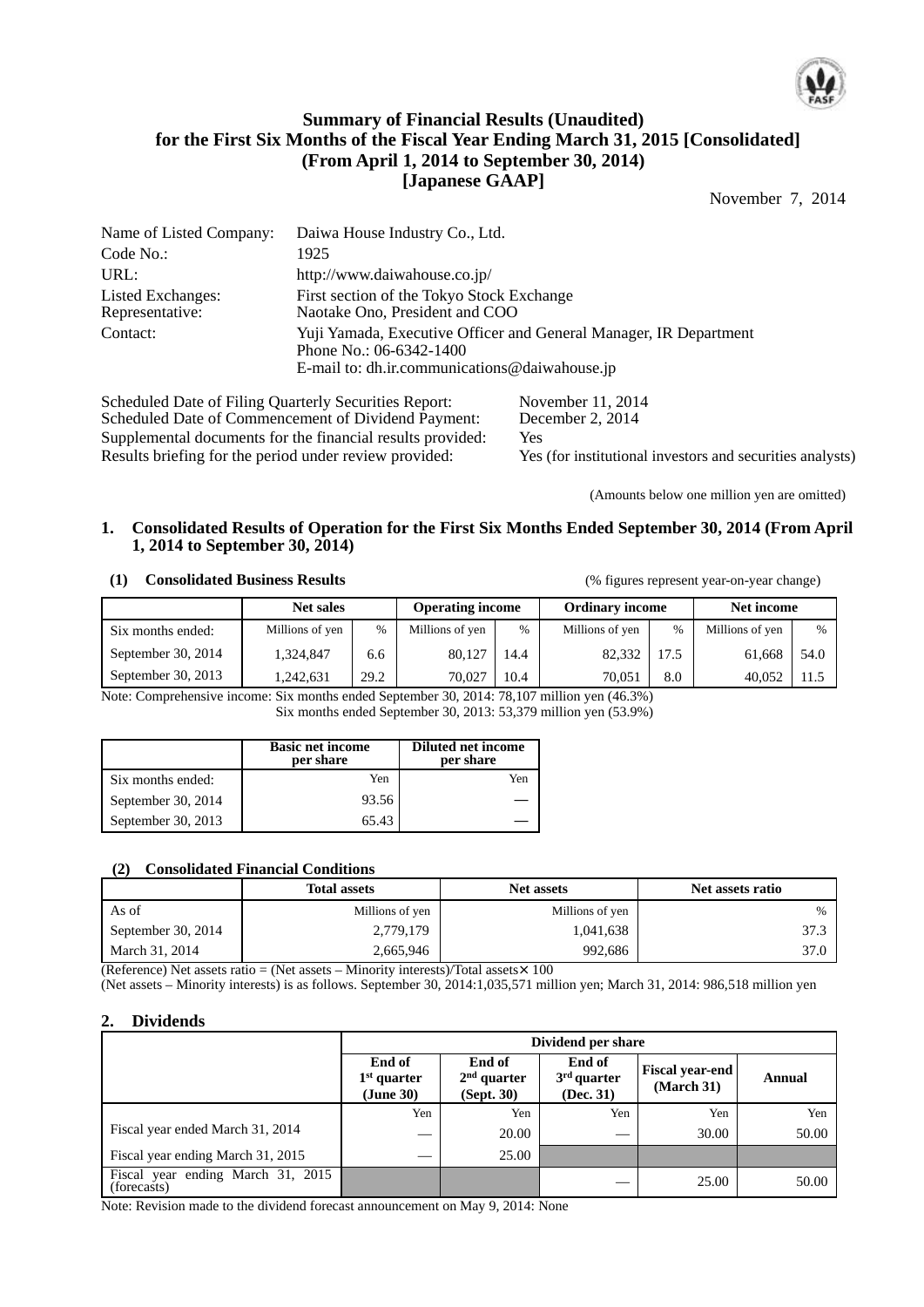## **3. Consolidated Business Forecasts for the Fiscal Year Ending March 31, 2015 (From April 1, 2014 to March 31, 2015)**

|                                      |                  |     |                         |     |                        |       |                   |      | (% figures represent year-on-year change) |
|--------------------------------------|------------------|-----|-------------------------|-----|------------------------|-------|-------------------|------|-------------------------------------------|
|                                      | <b>Net sales</b> |     | <b>Operating income</b> |     | <b>Ordinary income</b> |       | Net income        |      | <b>Basic net</b><br>income per<br>share   |
|                                      | Millions of yen  |     | % Millions of yen       |     | % Millions of yen      |       | % Millions of yen | $\%$ | Yen                                       |
| Fiscal year ending<br>March 31, 2015 | 2,800,000        | 3.7 | 173,000                 | 5.8 | 172,000                | (2.5) | 108,000           | 5.8  | 163.86                                    |

Note: Revision made to business forecast announcement on May 9, 2014: Yes

#### **Notes:**

- **(1) Changes in Significant Subsidiaries during the Period under Review (This refers to changes in specified subsidiaries associated with changes in the scope of consolidation): None**
- **(2) Application of Accounting Methods Unique to the Preparation of the Quarterly Consolidated Financial Statements: None**
- **(3) Changes of Accounting Policies Applied, Changes in Accounting Estimates and Retrospective Restatement**
	- **1) Changes of accounting policies applied due to amendment of accounting standards: Yes**
	- **2) Changes of accounting policies due to reasons other than 1): None**
	- **3) Changes in accounting estimates: None**
	- **4) Retrospective restatement: None**
- **(4) Number of Issued and Outstanding Shares (Common Stock)**
	- **1) Number of shares at the end of the period (including treasury stock)**

| As of September 30, 2014   $660,421,851$ shares   As of March 31, 2014 |  | 660,421,851 shares |
|------------------------------------------------------------------------|--|--------------------|
|                                                                        |  |                    |

# **2) Number of treasury stock at the end of the period**

|  | As of September 30, 2014 |  | 1,320,331 shares   As of March 31, 2014 | 1,300,280 shares |
|--|--------------------------|--|-----------------------------------------|------------------|
|--|--------------------------|--|-----------------------------------------|------------------|

#### **3) Average number of shares during the period**

| $\sim$<br>S <sub>1</sub> x months ended<br>S <sub>1X</sub> months ended<br>.107.574 shares<br>650.<br>shares<br>315<br>014<br>September 30, 2013<br>September 30, 2014 |  |
|------------------------------------------------------------------------------------------------------------------------------------------------------------------------|--|
|------------------------------------------------------------------------------------------------------------------------------------------------------------------------|--|

#### **\* Presentation of implementing the quarterly review procedures**

As of the time when the quarterly financial results are disclosed, the Group have not completed the reviewing (checking) procedures for quarterly consolidated financial statements as laid down by the Financial Instruments and Exchange Law.

#### **\* Remarks on appropriate use of forecasted results of operation and other special matters**

#### **(Notes regarding forward-looking statements)**

Consolidated business forecasts are based on assumptions in light of the information available as of the date of announcement of this material and the factors of uncertainty that may possibly impact the future results of operation. These statements do not mean that the Company pledges to realize such statements. Actual results may differ significantly from those presented herein as a consequence of numerous factors such as the financial market, economic conditions, competitor situations and fluctuations in land prices.

Please refer to the section of "1. Qualitative Information Regarding Consolidated Results for the First Six Months under Review (3) Business Forecasts" of "the Attached Material" on page 5 for the suppositions that form the assumptions for business forecasts.

#### **(Obtaining supplementary explanatory materials)**

The Company plans to hold a briefing for institutional investors and securities analysts on November 7, 2014. Relevant financial statements to be handed out at the briefing will be posted on our official website at the same time.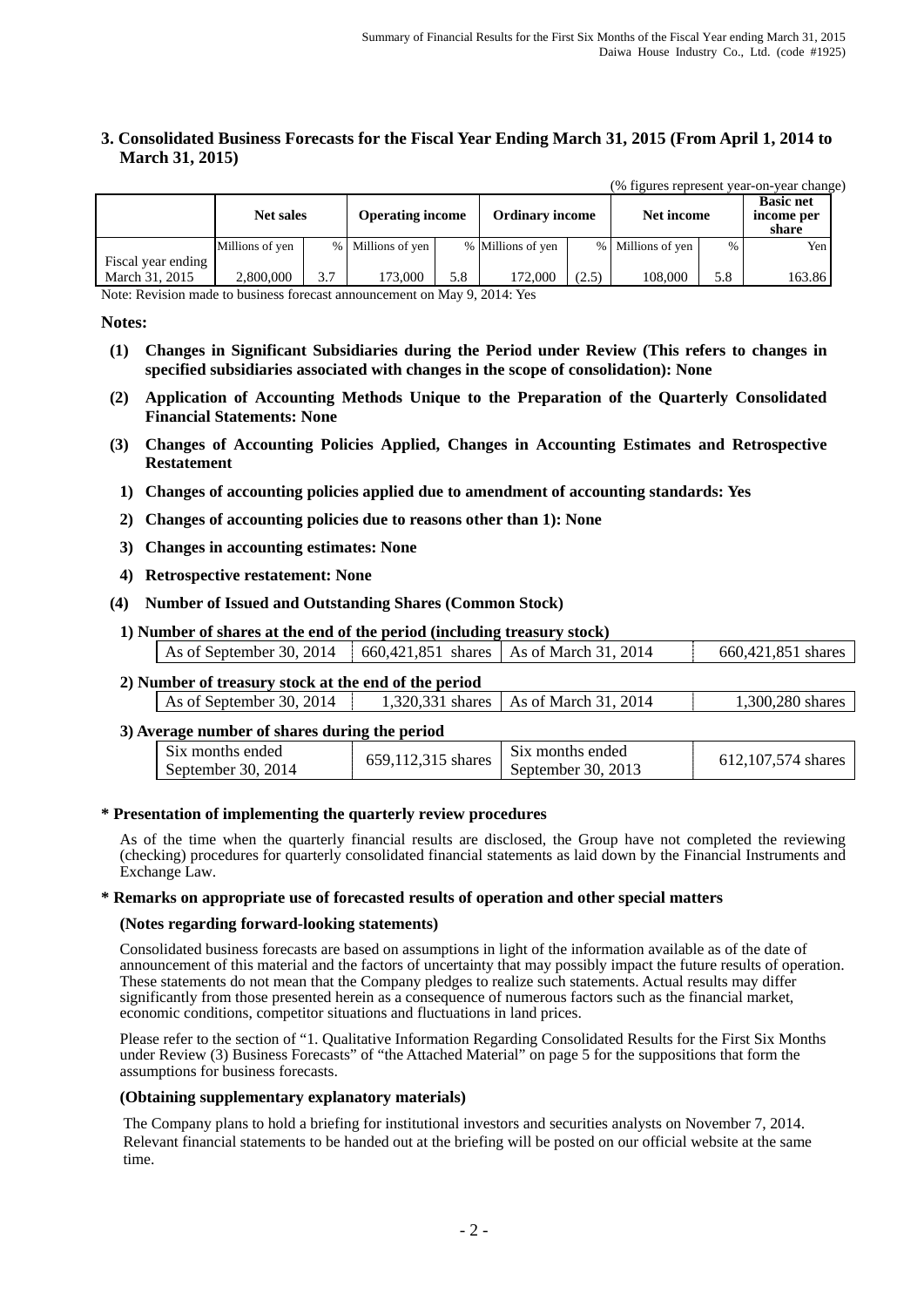# **Contents of the Attached Material**

| 1. Qualitative Information Regarding Consolidated Results for the First Six Months under Review 4 |  |
|---------------------------------------------------------------------------------------------------|--|
|                                                                                                   |  |
|                                                                                                   |  |
|                                                                                                   |  |
|                                                                                                   |  |
|                                                                                                   |  |
| (1) Changes of Accounting Policies Applied, Changes in Accounting Estimates and                   |  |
|                                                                                                   |  |
|                                                                                                   |  |
|                                                                                                   |  |
|                                                                                                   |  |
|                                                                                                   |  |
| (2) Consolidated Statements of Income and Consolidated Statements of Comprehensive Income  8      |  |
|                                                                                                   |  |
|                                                                                                   |  |
|                                                                                                   |  |
|                                                                                                   |  |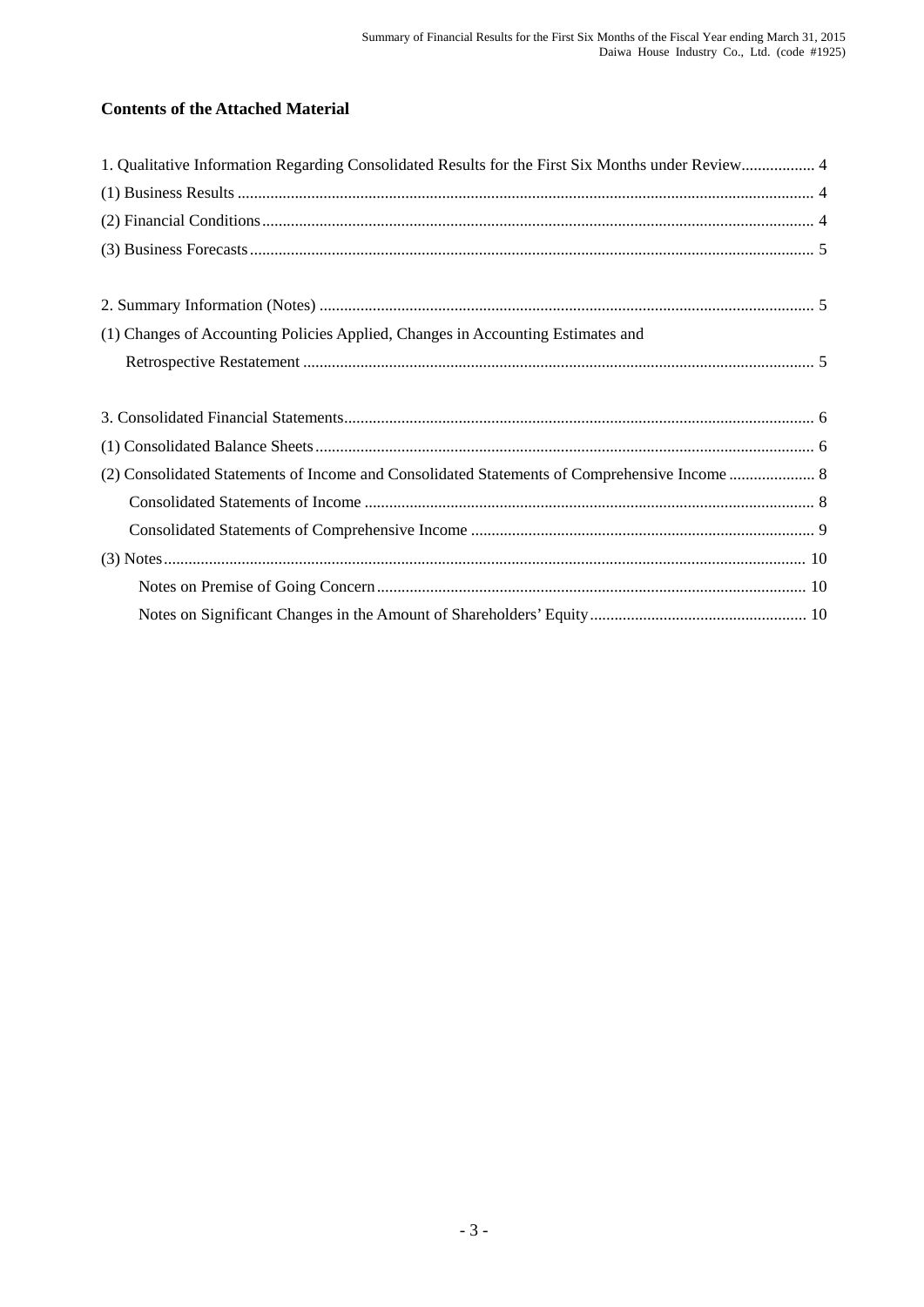## **1. Qualitative Information Regarding Consolidated Results for the First Six Months under Review**

## **(1) Business Results**

During the first six months of fiscal 2014 ending March 31, 2015, the Japanese economy showed a modest trend towards recovery. However, the economy continues to feel the reverse effects of last-minute consumer demand prior to the consumption tax rate increase. With certain segments such as consumer spending and production continuing to face stagnant conditions, the Japanese economy has yet to move towards a complete recovery.

The housing industry saw the government take steps to counteract losses resulting from the reverse effects of the consumption tax rate increase by expanding tax decreases for housing loan and through the establishment of new housing subsidy in April 2014. However, the negative impact of the tax rate hike has continued as new housing starts fell below previous year volume for seven consecutive months since March 2014. And despite 16 consecutive months of growth dating back to March 2013, the continuous rise in new housing starts for rental houses came to an end with volume now recording three consecutive months of decline since July 2014.

Amid such conditions, the Daiwa House Group has worked to expand business with a focus on "accelerate growth"; an initiative outlined in the "4th Medium-Term Management Plan, '3G&3S' for the Next Step," the final year of which concludes in FY2015. 3G&3S refers to our ongoing 3G Strategy for growth (Group (expand market share through Group growth), Global (accelerate expansion into global markets), and Great (developing an excellent company)) combined with 3S (Speed, Safety, and Sustainability), our basic philosophy for the implementation of this growth strategy.

In June 2014, TOMO Co., Ltd., a parking company mainly active in the large Kanto and Kinki markets, became a subsidiary of the Group. This move will help us achieve further expansion and efficiency in our parking business.

In September 2014, we renovated the "D-Room Plaza Hall," a rental housing showroom inside our Central Research Laboratory (Nara Prefecture), and opened a new Technology Hall. These initiatives will help understanding about the performance of our rental properties for land owners and tenants.

As a result, for the reporting six-month period, on a consolidated basis, the Daiwa House Group recorded net sales of 1,324,847 million yen, up 6.6% year on year. Ordinary income came to 82,332 million yen, up 17.5%, and net income was 61,668 million yen, up 54.0%.

# (2) **Financial Conditions**

Total assets at the end of the reporting six-month period totaled 2,779,179 million yen, an increase of 113,232 million yen over the 2,665,946 million yen at the end of the previous consolidated fiscal year. Notes and accounts receivable from completed construction contracts and other decreased by 28,756 million yen as a result of collections, etc. However, inventories increased by 47,689 million yen due to real estate for sale acquisitions, property, plant and equipment increased by 69,205 million yen due to the acquisition of real estate for investment, and investment securities increased 37,056 million yen due to a rise in market prices.

Total liabilities at the end of the reporting six-month period totaled 1,737,540 million yen, an increase of 64,279 million yen over the 1,673,260 million yen at the end of the previous consolidated fiscal year. Current liabilities decreased by 8,846 million yen due to payments made, including income taxes payable and notes and accounts payable for construction contracts and other. On the other hand, noncurrent liabilities increased by 73,126 million yen due to capital procurement through the issuance of corporate bonds.

Total net assets at the end of the reporting six-month period totaled 1,041,638 million yen. Although we paid shareholder dividends related to the previous consolidated fiscal year, we recorded 61,668 million yen in net income and valuation difference on available-for-sale securities increased. As a result of these and other factors, total net assets increased by 48,952 million yen over the 992,686 million yen at the end of the previous consolidated fiscal year.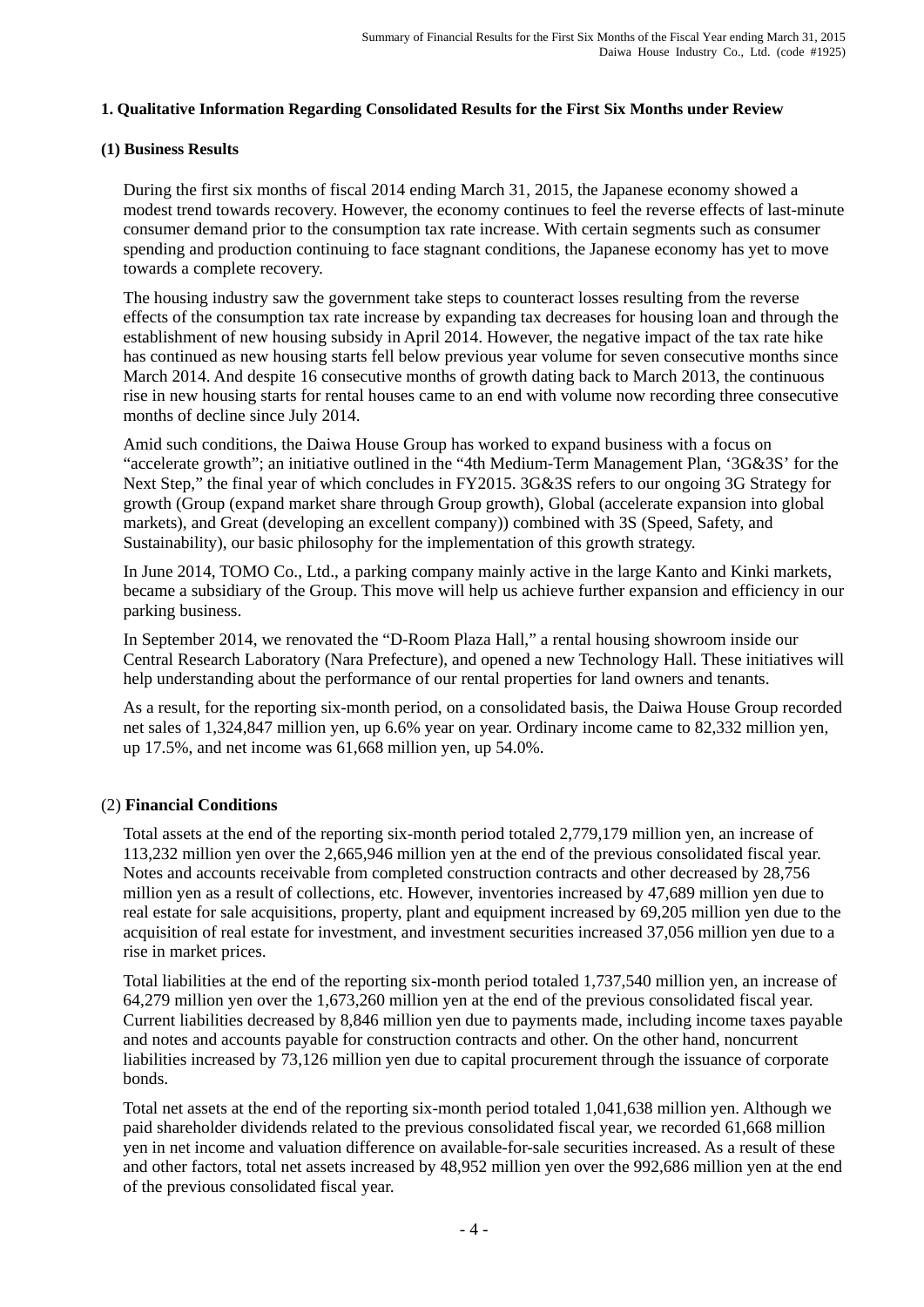# **(3) Business Forecasts**

The consolidated business forecast for operating income, ordinary income and net income for the fiscal year ending March 31, 2015, has been revised following recent order-received trends and the first sixmonth results.

| $(1)$ prints, 2017 to march 31, 2013)                                           |                  |                            |                    |                 |                                |
|---------------------------------------------------------------------------------|------------------|----------------------------|--------------------|-----------------|--------------------------------|
|                                                                                 | <b>Net sales</b> | <b>Operating</b><br>income | Ordinary<br>income | Net income      | <b>Net income</b><br>per share |
|                                                                                 | Millions of yen  | Millions of yen            | Millions of yen    | Millions of yen | Yen                            |
| Previous forecast (A)                                                           | 2,800,000        | 170,000                    | 169,000            | 105,000         | 159.30                         |
| Revised forecast (B)                                                            | 2,800,000        | 173,000                    | 172,000            | 108,000         | 163.86                         |
| Change $(B)$<br>A)                                                              |                  | 3,000                      | 3,000              | 3,000           |                                |
| Rate of change (%)                                                              |                  | 1.8                        | 1.8                | 2.9             |                                |
| (Ref.) Previous fiscal<br>year results (Fiscal<br>year ended March 31,<br>2014) | 2,700,318        | 163,576                    | 176,366            | 102,095         | 161.08                         |

# **Consolidated Business Forecasts for the Fiscal Year Ending March 31, 2015 (April 1, 2014 to March 31, 2015)**

# **2. Summary Information (Notes)**

## **(1) Changes of Accounting Policies Applied, Changes in Accounting Estimates and Retrospective Restatement Changes of Accounting Policies (Application of Accounting Standard for Retirement Benefits)**

From the first three months of the fiscal year ending March 31, 2015, the Company began applying Accounting Standards for Retirement Benefits (Accounting Standards Board of Japan (ASBJ) Statement No. 26, May 17, 2012) and Application Guidelines for Accounting Standards for Retirement Benefits (ASBJ Guidance No. 25, May 17, 2012) and the provisions contained in the text of Paragraph 35 of Accounting Standards for Retirement Benefits and the text of Paragraph 67 of Application Guidelines for Accounting Standards for Retirement Benefits. The Company has reviewed its method of calculating retirement benefit obligations and service costs, and has changed its attribution method for projected retirement benefits from the straight-line attribution method and point method to the benefit formula, and changed its method for determining the discount rate to a single-weighted average discount rate that reflects the estimated payment period of the retirement benefit and the expected payment at the time of each retirement benefit.

The Application of Accounting Standards for Retirement Benefits follows the transitional treatment set forth in Paragraph 37 of Accounting Standards for Retirement Benefits and the effect of the change in the method of calculating retirement benefit obligations and service costs at the beginning of the first six months of the fiscal year under review was recorded retained earnings.

As a result, net defined benefit liabilities at the beginning of the first six months of the fiscal year under review increased by 14,418 million yen and retained earnings decreased by 9,428 million yen. In addition, the effect of this change had no material impact on operating income, ordinary income, and income before income taxes and minority interests for the reporting period.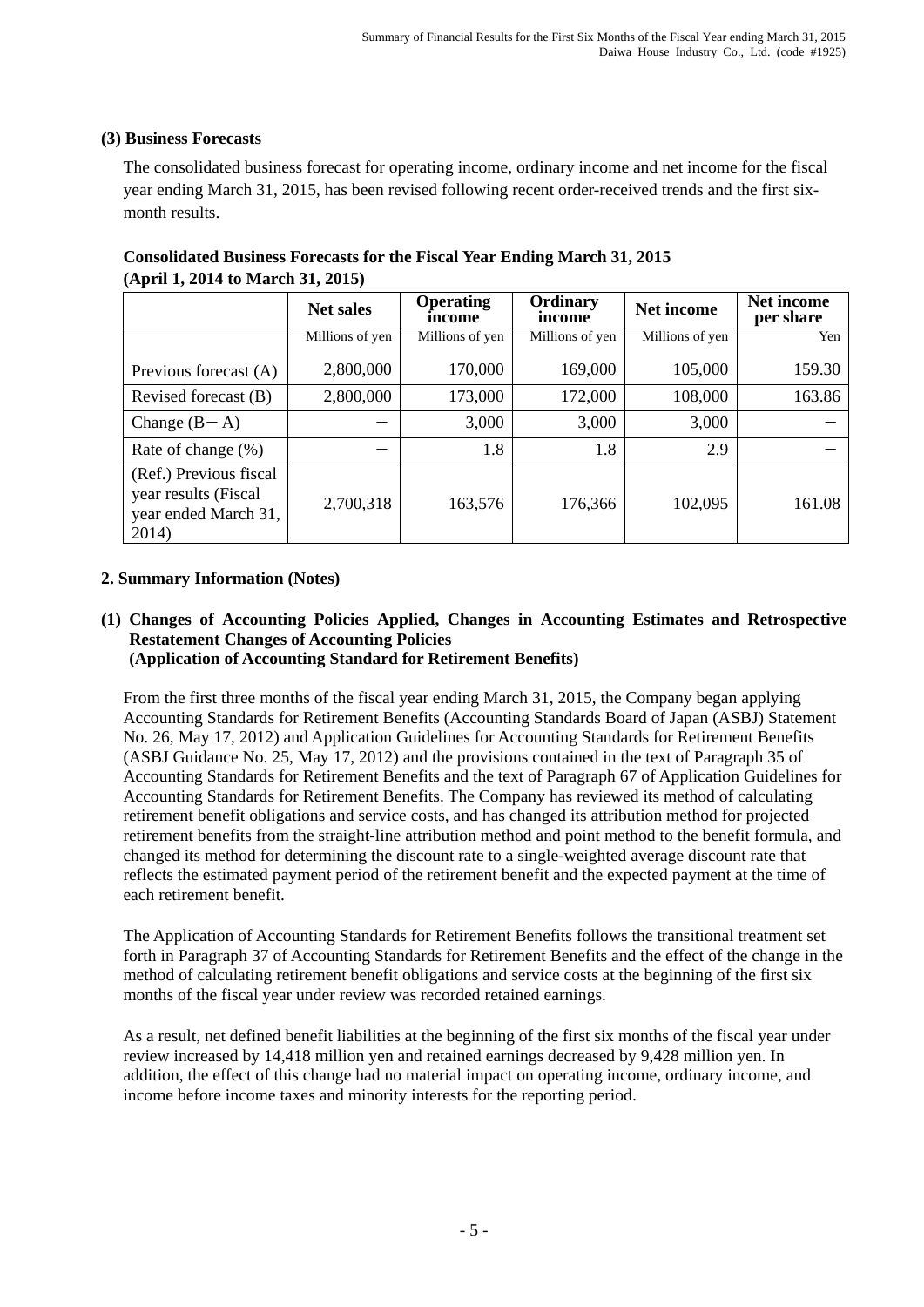## **3. Consolidated Financial Statements**

## **(1) Consolidated Balance Sheets**

|                                              |                      | (Millions of yen)        |
|----------------------------------------------|----------------------|--------------------------|
|                                              | As of March 31, 2014 | As of September 30, 2014 |
| Assets                                       |                      |                          |
| Current assets                               |                      |                          |
| Cash and deposits                            | 212,114              | 219,649                  |
| Notes and accounts receivable from completed | 227,276              | 198,520                  |
| construction contracts and other             |                      |                          |
| Short-term investment securities             | 18                   | 218                      |
| Costs on uncompleted construction contracts  | 23,818               | 27,087                   |
| Real estate for sale                         | 322,365              | 329,273                  |
| Real estate for sale in process              | 80,499               | 118,708                  |
| Land for development                         | 647                  | 647                      |
| Merchandise and finished goods               | 13,930               | 13,885                   |
| Work in process                              | 7,960                | 7,785                    |
| Raw materials and supplies                   | 6,355                | 5,881                    |
| Other                                        | 184,126              | 183,708                  |
| Allowance for doubtful accounts              | (3, 382)             | (3,264)                  |
| Total current assets                         | 1,075,731            | 1,102,099                |
| Noncurrent assets                            |                      |                          |
| Property, plant and equipment                |                      |                          |
| Buildings and structures                     | 728,101              | 755,105                  |
| Accumulated depreciation                     | (343, 635)           | (355, 539)               |
| Buildings and structures, net                | 384,466              | 399,566                  |
| Land                                         | 485,813              | 537,857                  |
| Other                                        | 183,524              | 187,038                  |
| Accumulated depreciation                     | (109, 916)           | (111, 369)               |
| Other, net                                   | 73,607               | 75,668                   |
| Total property, plant and equipment          | 943,886              | 1,013,092                |
| Intangible assets                            |                      |                          |
| Goodwill                                     | 49,910               | 49,688                   |
| Other                                        | 32,263               | 32,729                   |
| Total intangible assets                      | 82,173               | 82,417                   |
| Investments and other assets                 |                      |                          |
| Investment securities                        | 199,026              | 236,082                  |
| Lease and guarantee deposits                 | 198,995              | 196,043                  |
| Other                                        | 169,973              | 152,923                  |
| Allowance for doubtful accounts              | (3,840)              | (3, 479)                 |
| Total investments and other assets           | 564,154              | 581,569                  |
| Total noncurrent assets                      | 1,590,215            | 1,677,079                |
| <b>Total assets</b>                          | 2,665,946            | 2,779,179                |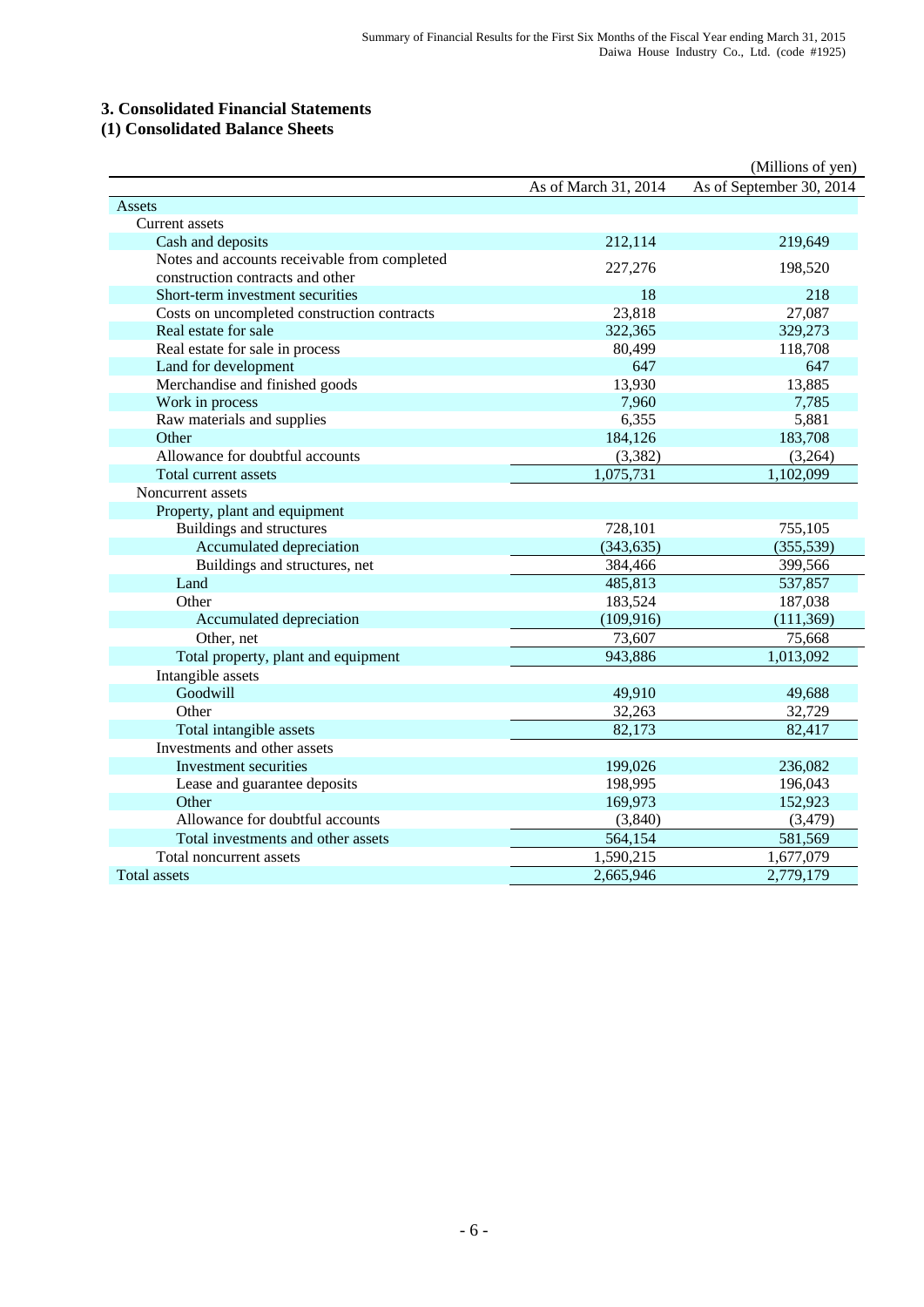|                                                       |                      | (Millions of yen)        |
|-------------------------------------------------------|----------------------|--------------------------|
|                                                       | As of March 31, 2014 | As of September 30, 2014 |
| Liabilities                                           |                      |                          |
| <b>Current liabilities</b>                            |                      |                          |
| Notes and accounts payable for construction           | 274,776              | 262,264                  |
| contracts and other                                   |                      |                          |
| Short-term loans payable                              | 22,302               | 41,921                   |
| Current portion of bonds payable                      | 100,053              | 100,141                  |
| Current portion of long-term loans payable            | 60,442               | 49,080                   |
| Income taxes payable                                  | 46,796               | 22,550                   |
| Advances received                                     | 39,933               | 41,055                   |
| Advances received on uncompleted construction         | 70,238               | 73,781                   |
| contracts                                             |                      |                          |
| Provision for bonuses                                 | 36,524               | 36,435                   |
| Provision for warranties for completed construction   | 7,419                | 7,059                    |
| Asset retirement obligations                          | 1,581                | 1,621                    |
| Other                                                 | 185,404              | 200,716                  |
| Total current liabilities                             | 845,474              | 836,627                  |
| Noncurrent liabilities                                |                      |                          |
| Bonds payable                                         | 30,614               | 95,637                   |
| Long-term loans payable                               | 180,156              | 187,135                  |
| Long-term lease and guarantee deposited               | 241,897              | 233,104                  |
| Net defined benefit liabilities                       | 204,801              | 197,409                  |
| Asset retirement obligations                          | 27,414               | 28,632                   |
| Other                                                 | 142,901              | 158,993                  |
| Total noncurrent liabilities                          | 827,786              | 900,912                  |
| <b>Total liabilities</b>                              | 1,673,260            | 1,737,540                |
| Net assets                                            |                      |                          |
| Shareholders' equity                                  |                      |                          |
| Capital stock                                         | 161,699              | 161,699                  |
| Capital surplus                                       | 294,632              | 294,632                  |
| Retained earnings                                     | 465,719              | 495,717                  |
| <b>Treasury stock</b>                                 | (1,256)              | (1,296)                  |
| Total shareholders' equity                            | 920,794              | 950,752                  |
| Accumulated other comprehensive income                |                      |                          |
| Valuation difference on available-for-sale securities | 50,498               | 73,392                   |
| Deferred gains or losses on hedges                    | 10                   |                          |
| Revaluation reserve for land                          | (5,241)              | (2,766)                  |
| Foreign currency translation adjustment               | 20,456               | 14,193                   |
| Total accumulated other comprehensive income          | 65,723               | 84,819                   |
| Subscription rights to shares                         | 38                   | 38                       |
| Minority interests                                    | 6,129                | 6,028                    |
| Total net assets                                      | 992,686              | 1,041,638                |
| Total liabilities and net assets                      | 2,665,946            | 2,779,179                |
|                                                       |                      |                          |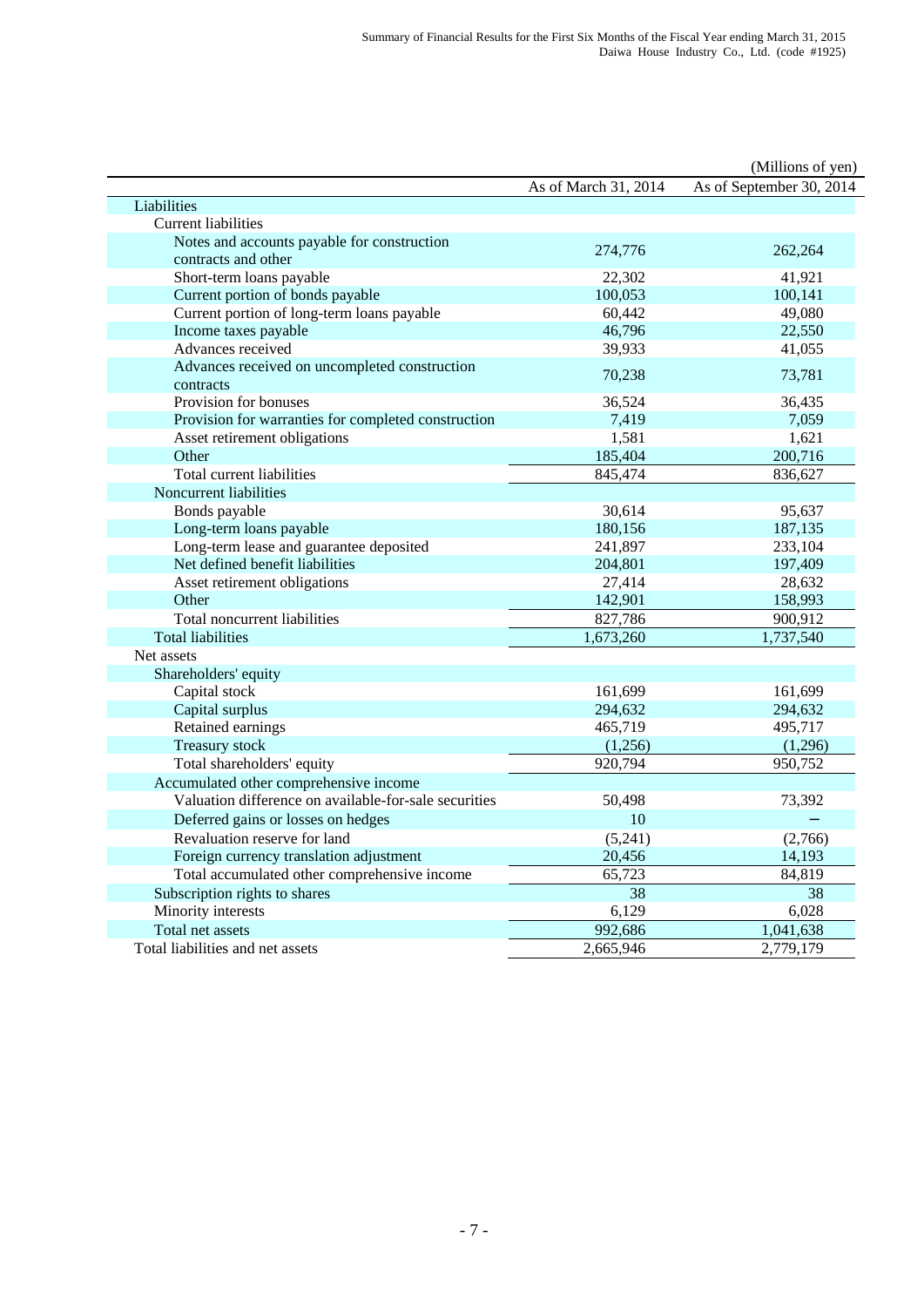### **(2) Consolidated Statements of Income and Consolidated Statements of Comprehensive Income (Consolidated Statements of Income)**

|                                                   |                        | (Millions of yen)      |
|---------------------------------------------------|------------------------|------------------------|
|                                                   | Six months ended       | Six months ended       |
|                                                   | September 30, 2013     | September 30, 2014     |
|                                                   | (From April 1, 2013    | (From April 1, 2014    |
|                                                   | to September 30, 2013) | to September 30, 2014) |
| Net sales                                         | 1,242,631              | 1,324,847              |
| Cost of sales                                     | 1,004,651              | 1,068,854              |
| Gross profit                                      | 237,980                | 255,992                |
| Selling, general and administrative expenses      | 167,953                | 175,865                |
| Operating income                                  | 70,027                 | 80,127                 |
| Non-operating income                              |                        |                        |
| Interest income                                   | 1,894                  | 1,985                  |
| Dividends income                                  | 1,193                  | 1,325                  |
| Equity in earnings of affiliates                  | 593                    | 518                    |
| Miscellaneous income                              | 2,868                  | 3,714                  |
| Total non-operating income                        | 6,549                  | 7,543                  |
| Non-operating expenses                            |                        |                        |
| Interest expenses                                 | 2,302                  | 2,535                  |
| Miscellaneous expenses                            | 4,224                  | 2,802                  |
| Total non-operating expenses                      | 6,526                  | 5,337                  |
| Ordinary income                                   | 70,051                 | 82,332                 |
| Extraordinary income                              |                        |                        |
| Gain on sales of noncurrent assets                | 1,086                  | 1,202                  |
| Gain on sales of investment securities            | 23                     | 3,348                  |
| Gain on revision of retirement benefit plan       |                        | 9,394                  |
| Gain on step acquisitions                         | 93                     | 5                      |
| Other                                             | $\boldsymbol{0}$       |                        |
| Total extraordinary income                        | 1,203                  | 13,949                 |
| <b>Extraordinary losses</b>                       |                        |                        |
| Loss on sales of noncurrent assets                | 557                    | 55                     |
| Loss on retirement of noncurrent assets           | 491                    | 1,460                  |
| <b>Impairment</b> loss                            | 134                    | 3                      |
| Loss on valuation of investment securities        |                        | 4                      |
| Other                                             |                        | 60                     |
| Total extraordinary losses                        | 1,184                  | 1,585                  |
| Income before income taxes and minority interests | 70,070                 | 94,697                 |
| Income taxes-current                              | 29,366                 | 23,550                 |
| Income taxes-deferred                             | 1,037                  | 9,670                  |
| Total income taxes                                | 30,404                 | 33,220                 |
| Income before minority interests                  | 39,666                 | 61,476                 |
| Minority interests in loss                        | (385)                  | (191)                  |
| Net income                                        | 40,052                 | 61,668                 |
|                                                   |                        |                        |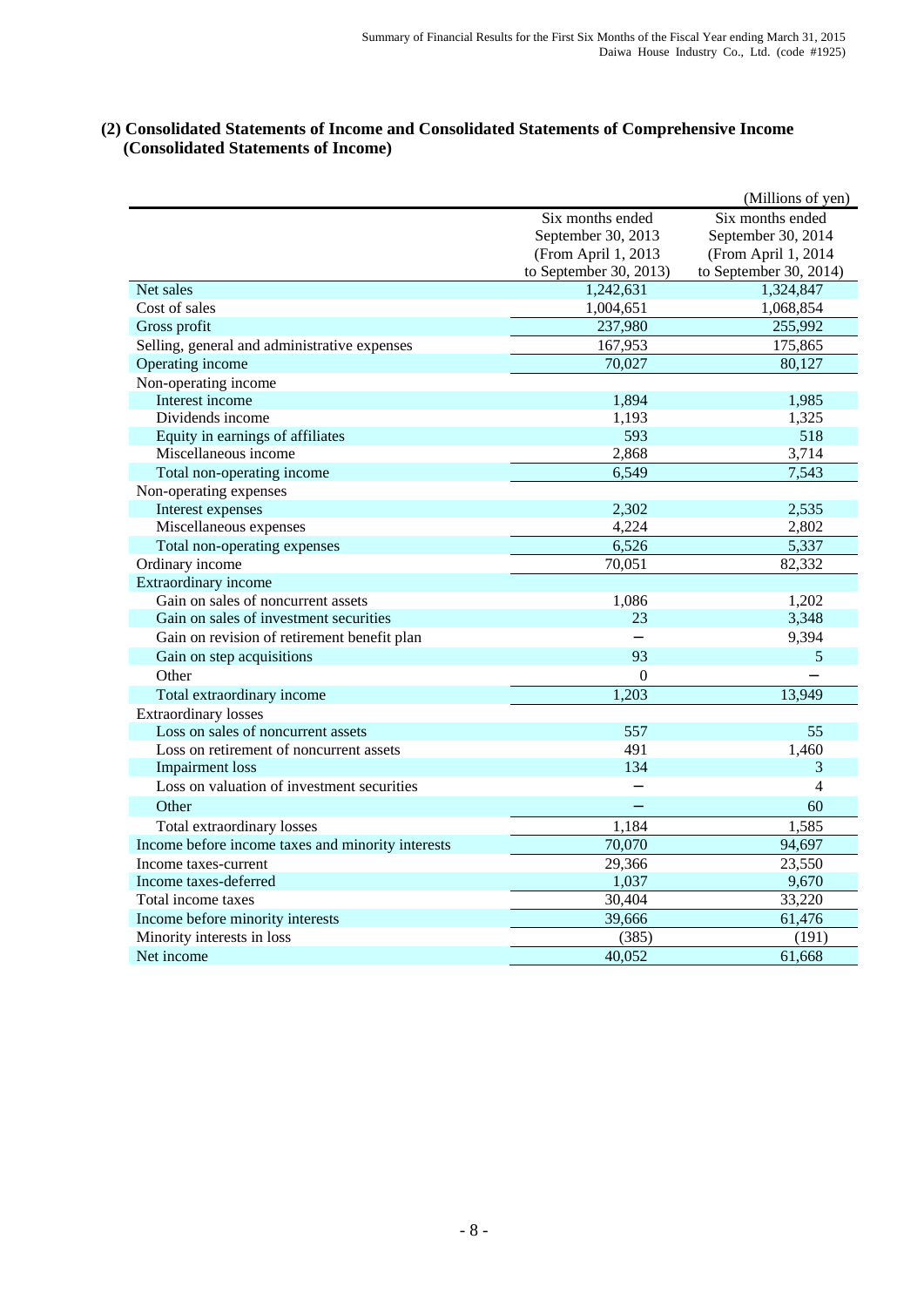# **(Consolidated Statements of Comprehensive Income)**

|                                                                                        |                        | (Millions of yen)      |
|----------------------------------------------------------------------------------------|------------------------|------------------------|
|                                                                                        | Six months ended       | Six months ended       |
|                                                                                        | September 30, 2013     | September 30, 2014     |
|                                                                                        | (From April 1, 2013    | (From April 1, 2014    |
|                                                                                        | to September 30, 2013) | to September 30, 2014) |
| Income before minority interests                                                       | 39,666                 | 61,476                 |
| Other comprehensive income                                                             |                        |                        |
| Valuation difference on available-for-sale securities                                  | 973                    | 22,739                 |
| Deferred gains or losses on hedges                                                     |                        | (10)                   |
| Foreign currency translation adjustment                                                | 6,465                  | (3,331)                |
| Share of other comprehensive income of associates<br>accounted for using equity method | 6,274                  | (2,767)                |
| Total other comprehensive income                                                       | 13,713                 | 16,630                 |
| Comprehensive income                                                                   | 53,379                 | 78,107                 |
| (Comprehensive income attributable to)                                                 |                        |                        |
| Comprehensive income attributable to shareholders<br>of the parent                     | 53,596                 | 78,289                 |
| Comprehensive income attributable to minority interests                                | (216)                  | (182)                  |